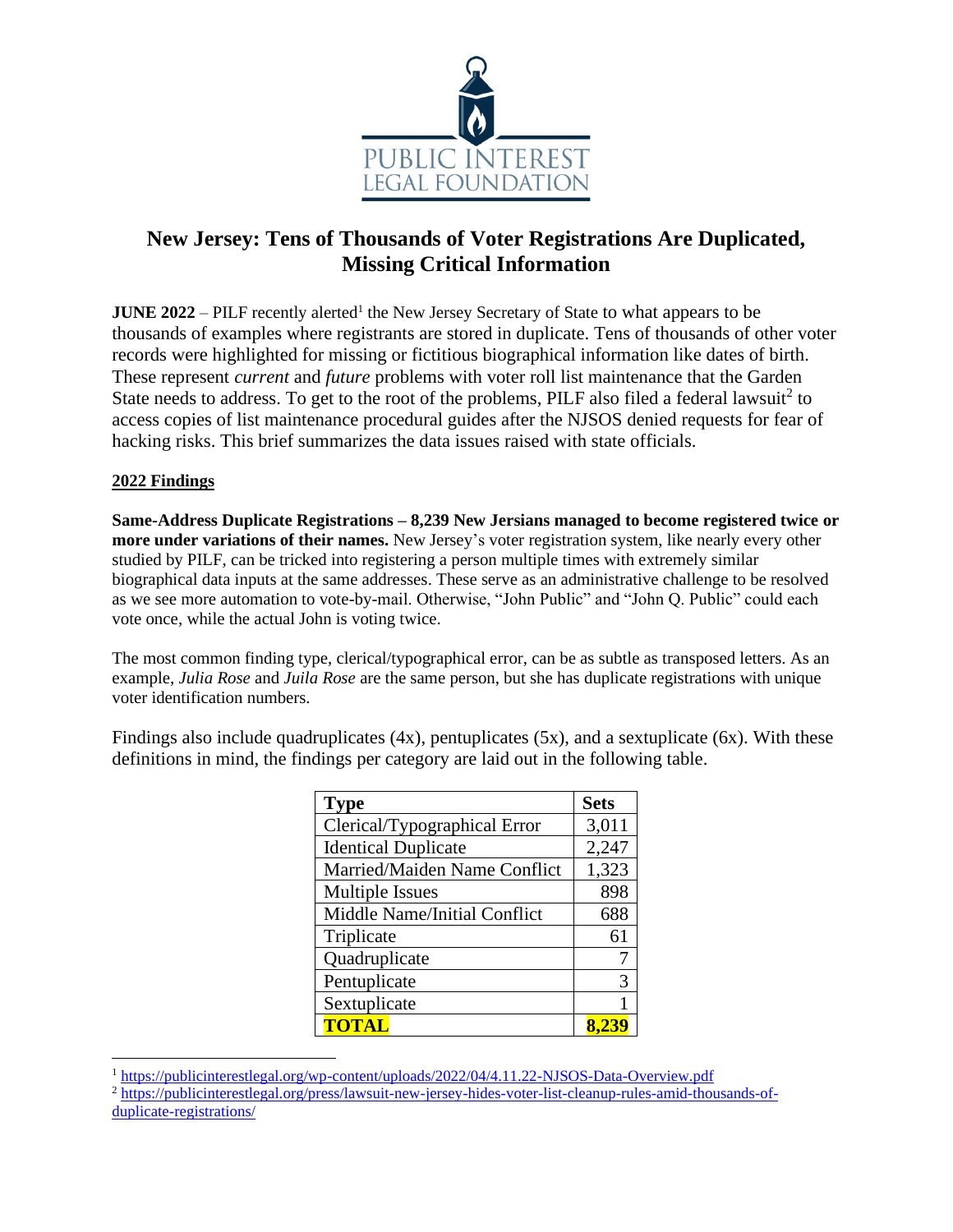Two common first names were standouts, indicating a potential recurring, systematic error. Repeatedly, "Christopher" and "Jaqueline" were stored in duplicate with obvious clerical entry errors across the state. The pairings appeared as Christopher vs. Christoph and Jaqueline vs. Jacquelin. While the cause may be unknown at this time, this issue must be examined and addressed

Administrative fixes such as these can legally occur up to the final days before the election without a federal safe harbor protection.

Finally, a subset within these duplicate findings evidences the possibility of duplicate vote credits assigned to some registrants during the 2020 General Election. Due to the aforementioned lack of disclosure regarding documents, PILF cannot reach a conclusion as to what the duplicate vote credits mean.

**Registrants Aged 105+ in Years** -- **2,398 registration records.** There are 2,398 registrants showing dates of birth in 1917 or before across New Jersey. Given that the most recent average life expectancy data show to be 80.7 years in the state, the thousands of registrants aged well beyond 100 years deserve closer examination.<sup>3</sup> Potential causes include, but should not be limited to, incorrect date of birth or overlooked list maintenance opportunities.

| party                    | status | reg date last              | first | dob                      | city | county |
|--------------------------|--------|----------------------------|-------|--------------------------|------|--------|
| <b>Republican Active</b> |        | 1927-06-02 DEPAOLA PATRICK |       | 7/28/1905 Bayonne Hudson |      |        |

One startling example of missed list maintenance opportunities is Patrick DePaola of Bayonne. He was born, according to the voter roll, on July 28, 1905. On June 2, 1927, he likely heard that the Yankees beat the Tigers with Babe Ruth and Lou Gehrig hitting  $3<sup>4</sup>$ . He also registered to vote that day. He worked for 50 years as a printer for *The New York Times*. He died at the age of 105 on December 9, 2010.<sup>5</sup> In 2022, he was still showing as an ACTIVE registered voter in Hudson County.



<sup>&</sup>lt;sup>3</sup> [https://www-doh.state.nj.us/doh-shad/indicator/complete\\_profile/LifeExpectancy.html](https://www-doh.state.nj.us/doh-shad/indicator/complete_profile/LifeExpectancy.html)

<sup>4</sup> <https://www.baseball-reference.com/boxes/NYA/NYA192706020.shtml>

<sup>5</sup> <https://obits.nj.com/us/obituaries/jerseyjournal/name/patrick-depaola-obituary?id=23967384>